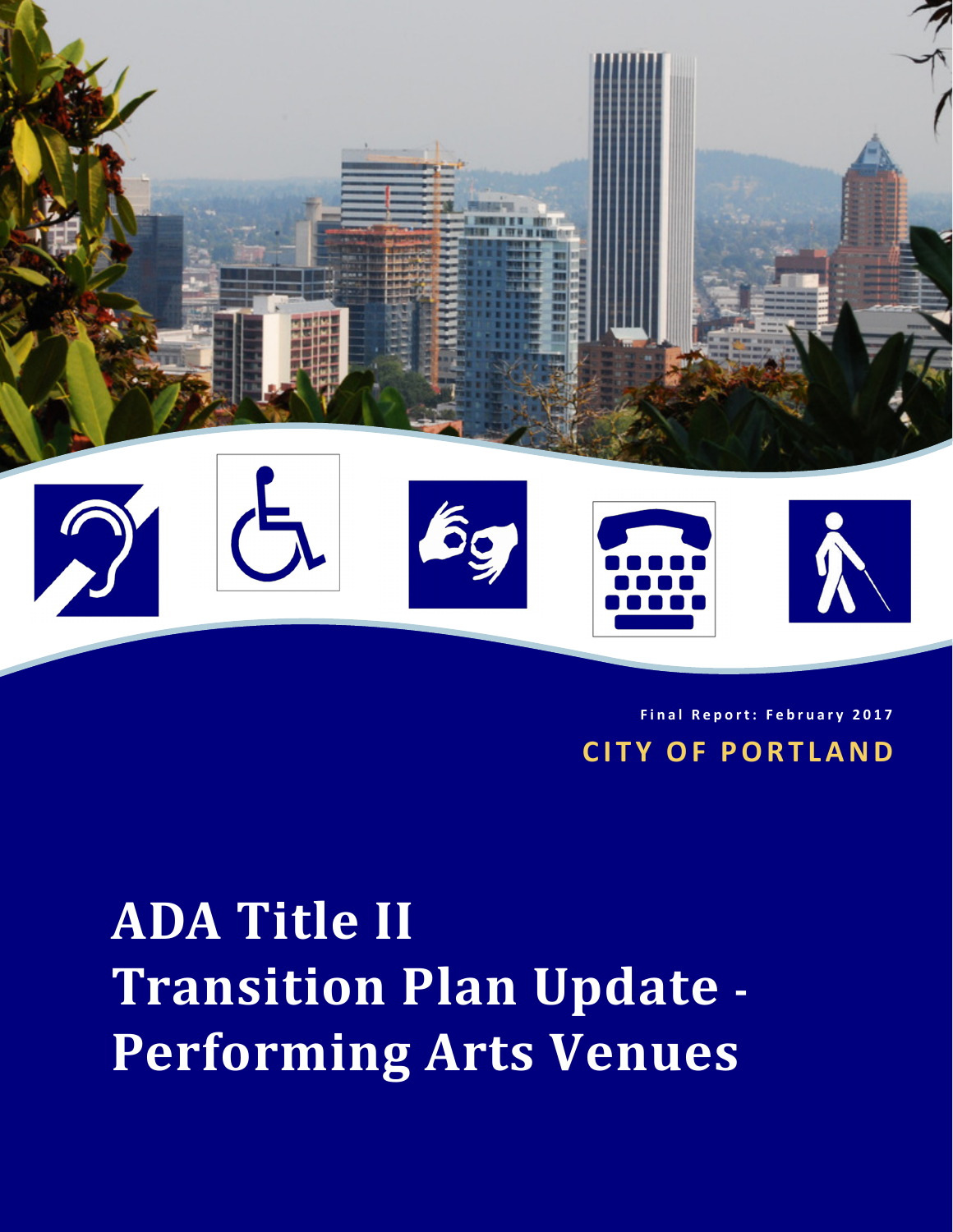# Introduction

On November  $6<sup>th</sup>$ , 2014, City Council approved the Americans with Disabilities Act (ADA) Title II Transition Plan Update for the City of Portland (the City). This proposed Performing Arts Venues ADA Transition Plan is a supplement to the ADA Transition Plan Update that was approved in 2014.

The City owns three performing arts facilities – the Portland'5 Centers for the Arts – the Keller Auditorium, Arlene Schnitzer Concert Hall and Antoinette Hatfield Hall. Antoinette Hatfield Hall contains three venues: The Newmark, Winningstad and Brunish Theaters. These facilities are operated by the Portland'5 Centers for the Arts through an Intergovernmental Agreement with Metro under the authority of the Metropolitan Exposition and Recreation Commission (MERC).

These facilities were not included in the City's initial Redevelopment of the ADA Title II Transition Plan effort completed in 2014. To ensure consistency with the rest of the effort, the same consultant team and methodology were used to perform assessments at the Portland'5 venues in early 2016. The City's Spectator Venues Program has worked in collaboration with Metro, MERC, and the Portland'5 staff to review the assessed barriers and categorize them into a 20-year work plan for each venue. This document summarizes the process used, the barriers for each facility, and the proposed work plan for mitigation.

The 2,770-seat Arlene Schnitzer Concert Hall opened in 1928 and spent most of its life as the Paramount Theater, showing first movies and later hosting concerts. It was acquired by the City in the early 1980s and underwent a major renovation to become one of the City's premiere large concert venues, a role it continues to play today. The Oregon Symphony holds all its concerts at the "Schnitz" and many touring acts use the facility each year. The theater is listed on the National Register of Historic Places.

The 3,000 seat Keller Auditorium was built in 1916-17 and underwent an extensive remodel and modernization in 1967-68. The Portland Opera and Oregon Ballet Theater hold many of their performances here and the Keller is the only venue in Portland that is regularly used by travelling Broadway shows.

Antoinette Hatfield Hall opened in 1987 and houses three theaters ranging from 200 to 880 seats, as well as the administrative office of Portland'5 Centers for the Arts and a full service restaurant and bar.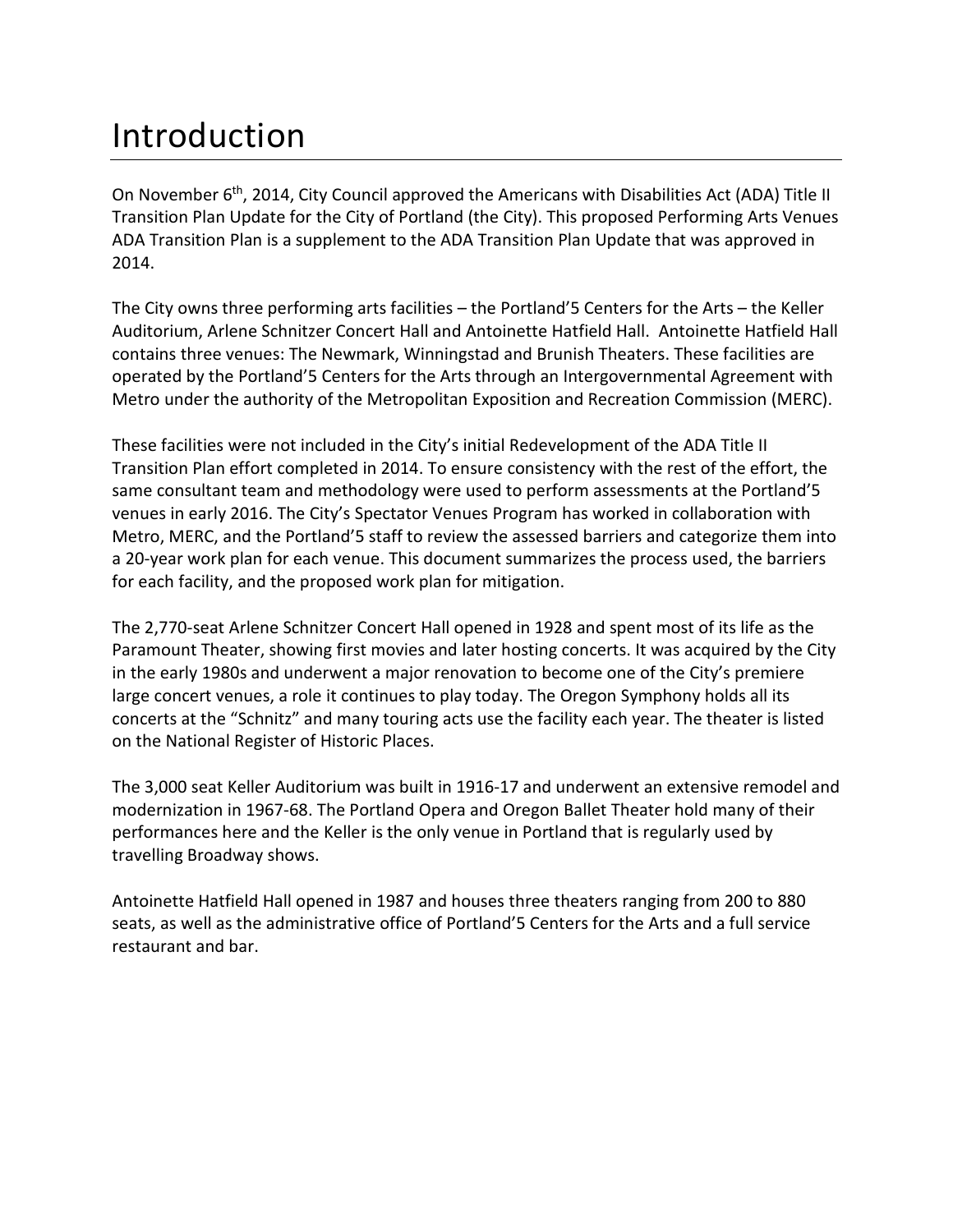# Transition Plan Process

To fully comply with the legal mandate for a Self-Evaluation and Transition Plan, the City of Portland completed inventories of physical barriers at City facilities. The larger Transition Plan process is identified in the previously accepted Americans with Disabilities Act Transition Plan update (2014). That document is available online from the City's Office of Equity and Human Rights [\(www.portlandoregon.gov/oehr/ada\)](http://www.portlandoregon.gov/oehr/ada).

### **Facility Evaluation Process**

During the first half of 2016, consultants working for the Spectator Venues Program completed physical audits of the publicly accessible portions of the three Portland'5 buildings. These audits identified potential barriers to accessibility, documented the applicable State and Federal standards, and provided initial recommendations for alterations in order to meet the standards.

The facility evaluations were conducted using the ADA 2010 Standards and the 2010 Oregon Structural Specialty Code Chapter 11 Accessibility. When one of the codes was more stringent than the other, the more rigorous of the codes was applied. Building codes are revised every few years and this barrier evaluation provided a description of current conditions as viewed by current code and provided a baseline for future barrier removal. It is important to note with revisions to the building code that all future barrier removal projects shall comply with the code at the time of the future alteration.

Evaluators used accessibility checklists to evaluate for potential barriers; the checklist covered all manner of barrier conditions commonly found including signage, paths of travel, and restrooms. Findings from the facility evaluations were entered into a database and facility reports outlining identified barriers and proposed barrier removal actions were produced. The resulting facility reports are available under separate cover from the City. Each facility report lists potential barriers, provides information about the relevant State and Federal codes; includes a planning level cost estimate to remove the barrier; and indicates a barrier removal category.

In the Arlene Schnitzer Concert Hall 410 individual potential barriers were identified, the Keller Auditorium 572, and Antoinette Hatfield Hall 568.

## **Public Engagement Process**

Community involvement and input were sought during the drafting of this Transition Plan. The community has been involved in the Transition Plan development, as required by Federal Statute 28 CFR 35.150(d)(1):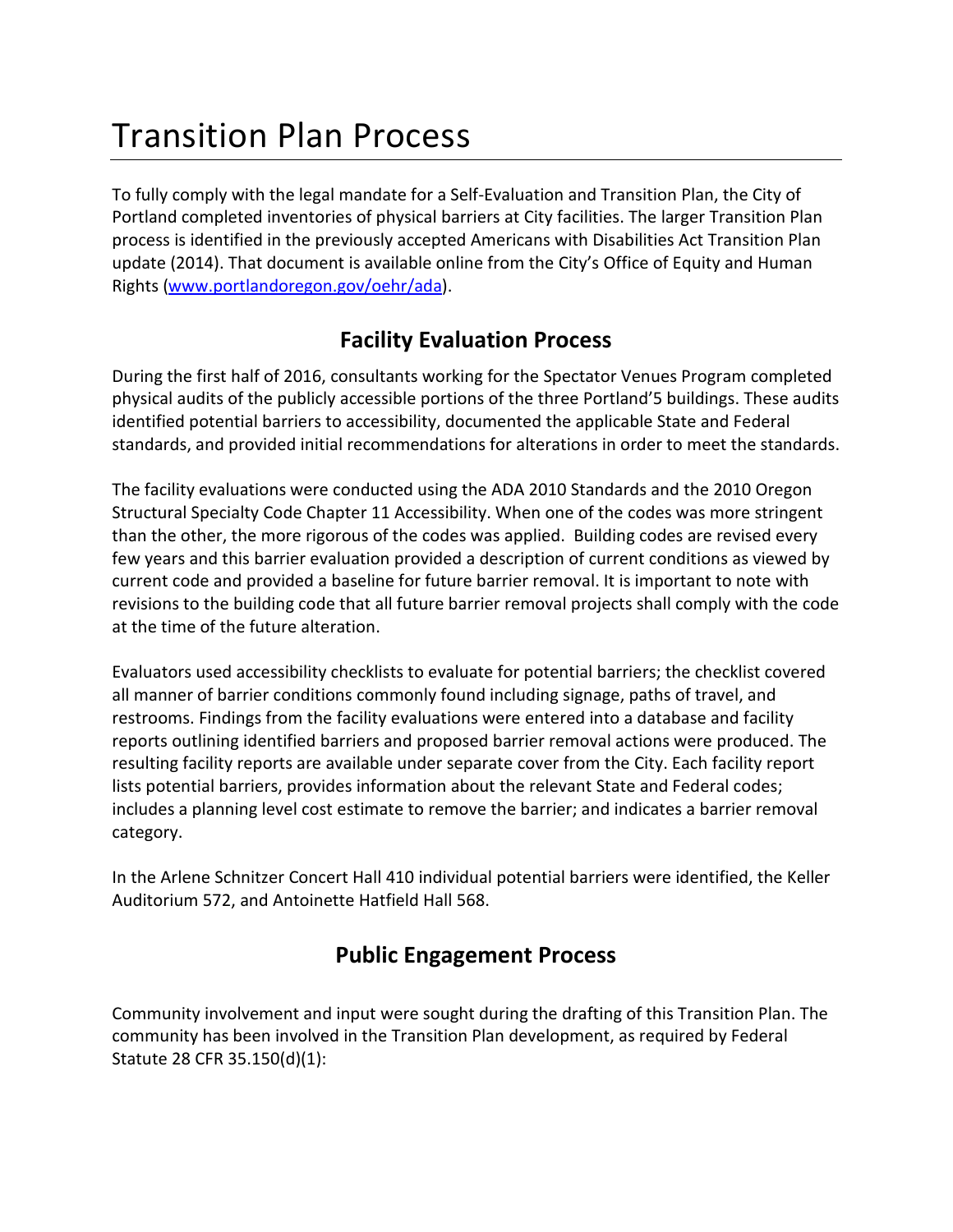"In the event that structural changes to facilities will be undertaken to achieve program accessibility, a public entity that employs 50 or more persons shall develop, within six months of January 26, 1992, a transition plan setting forth the steps necessary to complete such changes. A public entity shall provide an opportunity to interested persons, including individuals with disabilities or organizations representing individuals with disabilities, to participate in the development of the transition plan by submitting comments. A copy of the transition plan shall be made available for public inspection."

The draft Transition Plan was made available online and physical copies of the Plan were made available to the public for review from December 16, 2016 -January 31, 2017 at the following locations:

#### **Portland Office of Equity and Human Rights** 421 SW 6th Ave, Suite 500

**Central Library** 801 SW 10<sup>th</sup> Ave

#### **Antoinette Hatfield Hall (Box Office)** 1111 SW Broadway Ave

The City's website also included information about the Transition Plan and information about the Plan and the public outreach process was distributed through Portland'5's resident companies (Opera, Ballet, Symphony, etc.), and via email and Facebook by the OEHR staff. To the extent possible, the outreach process was targeted to reach patrons of the venues who may experience accessibility issues.

Individuals submitted comments through an online form, via email, or via phone.

The City and Portland'5 also provided the public the opportunity to comment on this draft Transition Plan in person by hosting a Public Open House on January 24, 2017 at the Brunish Theatre to address any questions and gather public comment. City and Portland'5 staff were on hand to facilitate the open house, engage the public, address questions, gather public comments, and provide information (both verbally, and with relevant documents).

### **Public Comment Summary**

Public comments on the Transition Plan were received from comments submitted online, via email, and in conversation at our public open house.

Comments were reviewed by the Spectator Venues ADA Transition Plan team, the Portland'5 Director of Event Services, and the City's ADA Title II Coordinator.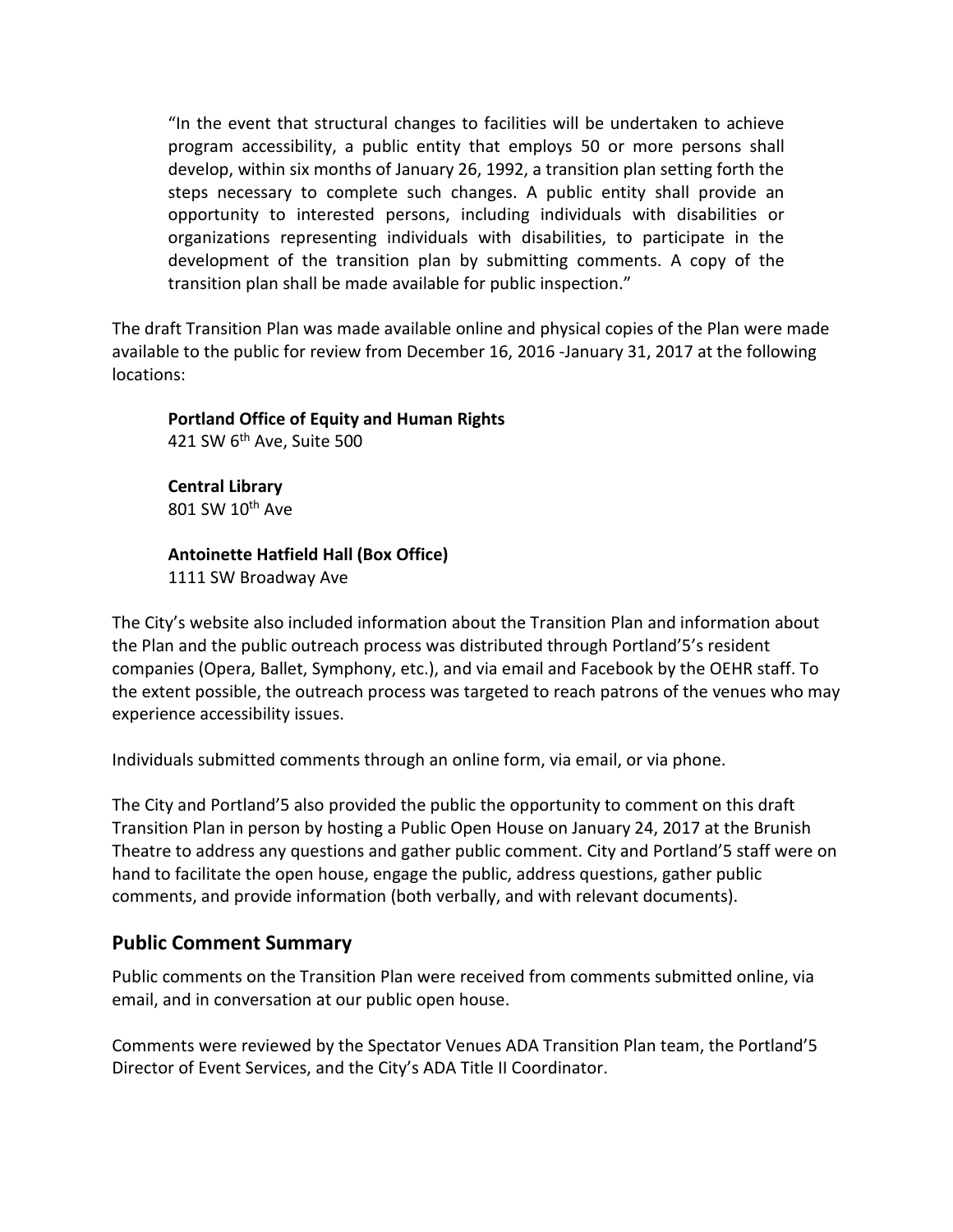All of those who commented on the draft plan felt that over time the Performing Arts Venues ADA Transition Plan would increase, or somewhat increase, accessibility in the venues. Most commenters expressed concern about the lack of wheelchair accessible seating/variety of seating options available for disabled patrons. Several respondents and attendees asked for additional information regarding accommodations for specific disabilities including the legally blind or those with hearing loss. Commenters also asked about accommodations or building modifications that were outside the scope of this Transition Plan. Those with specific questions were put in touch with and encouraged to speak with Portland'5 directly for accommodations. The Portland'5 staff has offered and will continue to offer programmatic solutions that go above and beyond ADA minimums to make their physical spaces and events as accessible as possible.

From the outreach conducted, the only specific physical barriers mentioned were the lack of variety and number of wheelchair accessible and companion seating and the steepness of the aisles in the venues. The only specific recommendations received were to increase the number and variety of wheelchair accessible seating and companion seating. There were no other comments regarding specific physical barriers at any of the performing arts venues.

Overall the feedback received pointed to the acknowledged physical limitations in these buildings, but also to the work already being done by Portland'5 to accommodate patrons.

#### **Website**

Providing public access to City publications online is an effective means of reaching persons with disabilities. New accessibility standards for electronic and information technology covered by Section 508 of the Rehabilitation Act Amendments of 1998 have set forth the technical and functional performance criteria necessary for such technology to be accessible.

The City's website has a web page on the Americans with Disabilities Act Title II Program that provides information on the City's policies, including the nondiscrimination notice, and links to programs offered by the City. Service request forms, the ADA complaint form, and contact information are all included on the page. The web page can be found at [https://www.portlandoregon.gov/oehr/66522.](https://www.portlandoregon.gov/oehr/66522)

There is also a web page for the City of Portland Disability Program that provides information about upcoming events, news, and services. The City of Portland's Disability Program is meant to connect, support, and encourage collaborative and inclusive engagement between the people of the disability community, neighborhoods, and city government. The web page can be found at [http://www.portlandoregon.gov/oni/28994.](http://www.portlandoregon.gov/oni/28994)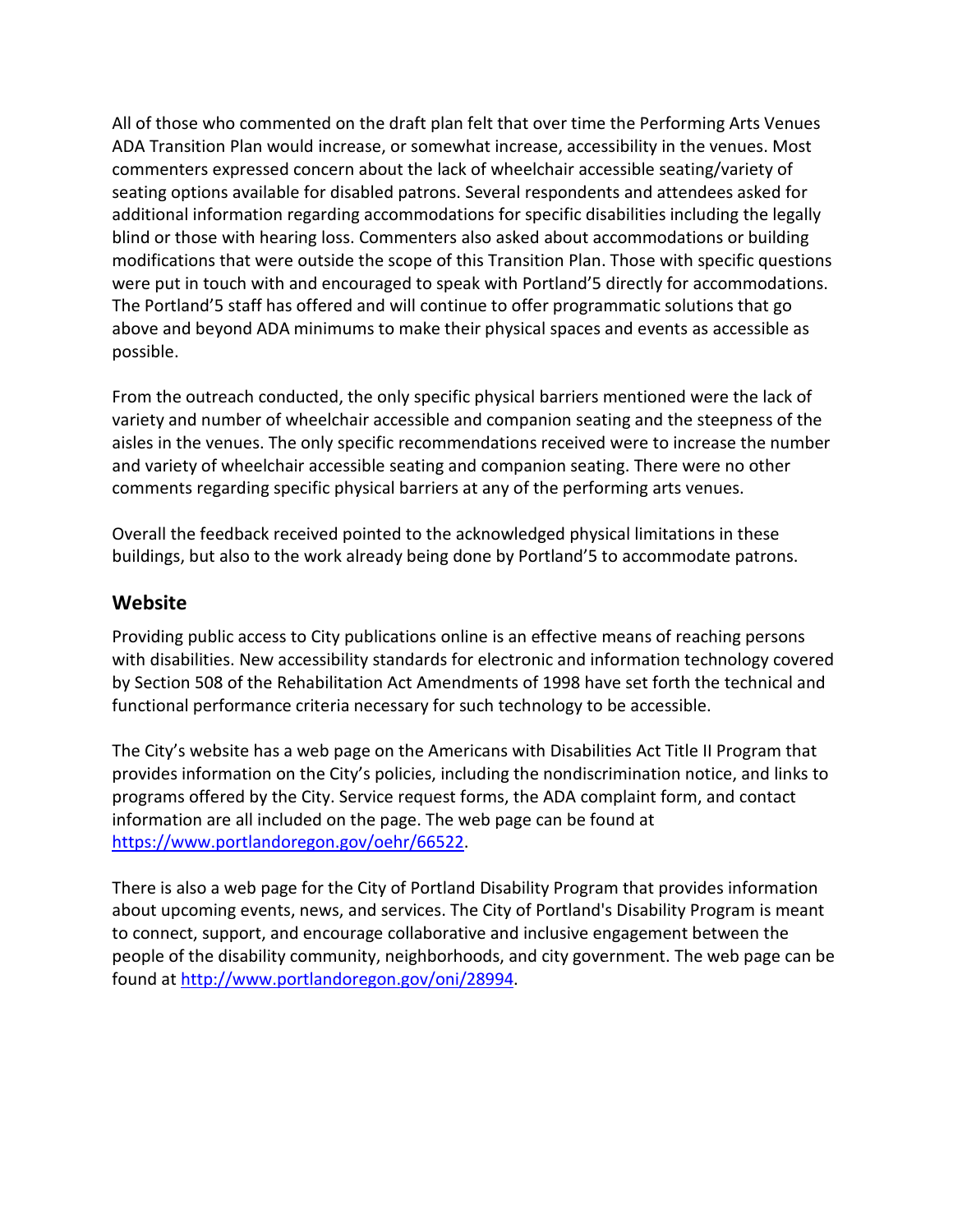# Transition Plan Methodology

The City-wide process of developing the Transition Plan included the identification of barriers (the facility assessment), the evaluation of the barriers to assign a category as outlined by the ADA (categorization), and identifying likely approaches to addressing the barrier (maintenance or capital project). After the barriers were identified, categorized, and evaluated, a work plan was created. This effort to evaluate the City's performing arts venues followed the same process used for other City facilities. Working with Portland'5 Centers for the Arts, the City of Portland has identified a 20-year timeline for barrier removal, pending available resources.

## **Prioritization (Categorization) Process**

Each of the potential barriers assessed was assigned a barrier category. The following categorization protocol is referenced in the ADA under 28 CFR Part 35, §35.150 and §35.150 under Subpart D - Program Accessibility. The term "priority" is used within 28 CFR Part 35, but is referred to as "category" within this Transition Plan document and its appendices. The principle of the protocol is to ensure that basic access is provided, access to activities is provided, amenities are accessible, and alternatives to architectural modifications are allowed when appropriate. The criteria listed below were used to assist in the determination of specific program-based barrier removal actions within a building or facility for the ADA Transition Plan schedule.

**Category One**: The highest Category is placed on those barrier removal items that provide accessibility at the main entrance of a facility or improve a path of travel to the portion of the facility where program activities take place (e.g., exterior doors, ramps, stairs, seating, corridors, etc.).

**Category Two:** A second Category is placed on those barrier removal items that improve or enhance access to program use areas (e.g., hallways, interior doors, restrooms, etc.).

**Category Three:** A third Category is placed on those barrier removal items that improve access to amenities serving program areas (e.g., drinking fountains, ATMs, areas for eating and drinking, etc.).

**Category Four:** A fourth Category identifies areas or features not required to be modified for accessibility (e.g. duplicate features like more accessible seating areas or doorways than needed to meet requirements).

**Category Five**: A fifth category identifies elements of the facility that have been noted as historic. Alterations to remove those barriers may negatively impact the historic character.

Potential barriers can be assigned multiple categories as in "1 or 4". Multiple categories can be assigned because in cases where a venue has multiple sets of doors, not all of them need to be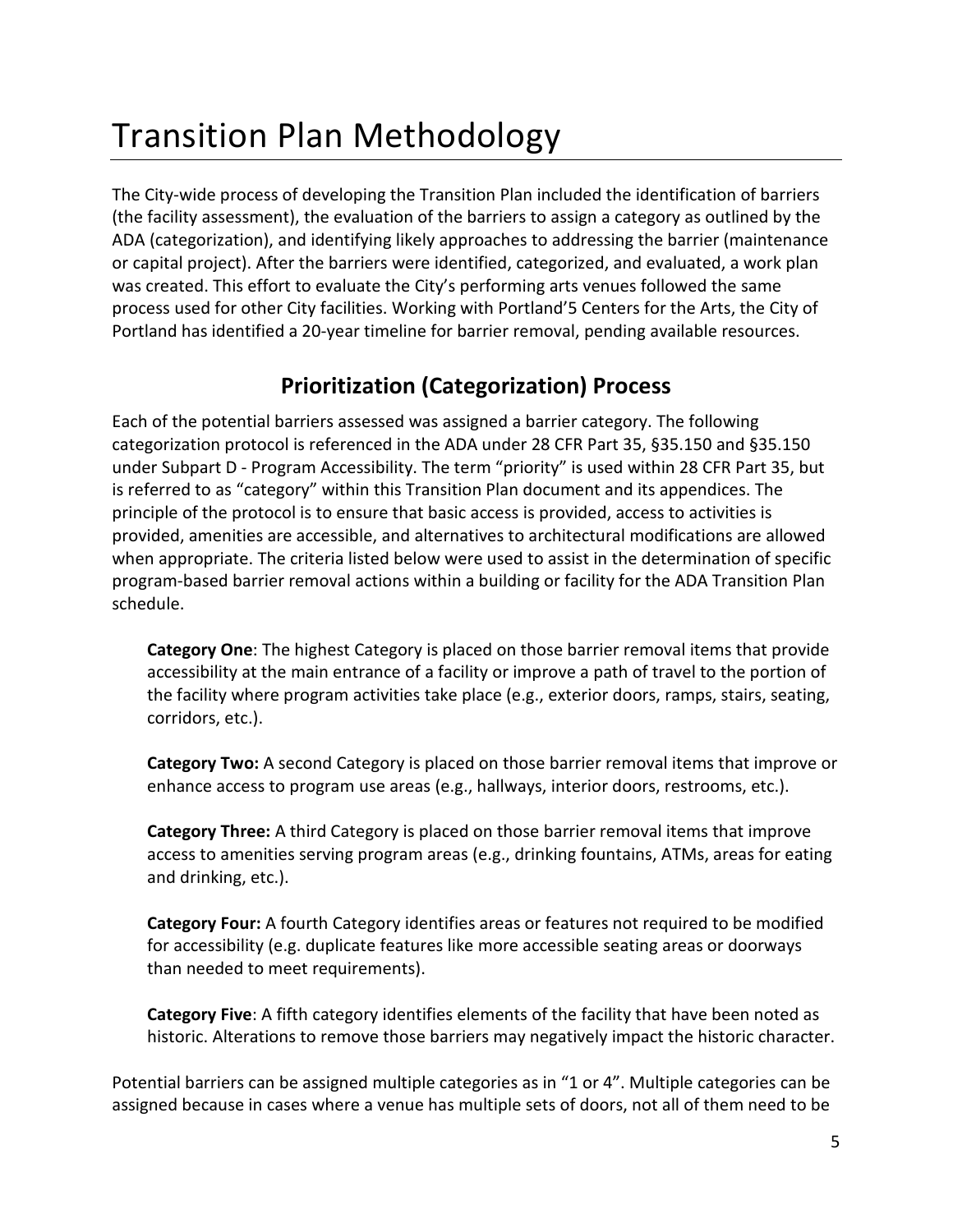accessible to meet the Architectural Barriers Act. Thus the doors can be listed as a 1 or a 4 with the idea that some—at least 60% of entrances—would be addressed to be fully accessible (1) and the others subsequently deemed not required to be modified (4). Additionally, some elements in the Arlene Schnitzer Concert Hall were listed as a given category and historic, for example "2 or 5". Given the historic designation of the building, the City and Portland'5 will work to develop a plan that will likely combine some architectural and some programmatic approaches to barrier removal.

### **Prioritization Process**

The ADA Title II Technical Assistance Manual states "when choosing a method of providing program access, a public entity must give priority to the one that results in the most integrated setting appropriate to encourage interaction among all users, including individuals with disabilities". Recognizing that the City and Portland'5 have limited funds and cannot immediately address all barriers in every facility, City and Portland'5 staff considered a number of items to prioritize barriers.

### **Prioritization Process**

The Portland'5 venues' work plans were created using the following criteria for prioritization:

**Nature of barrier:** Items that could be addressed via maintenance were prioritized early in the work plan. More complex barriers requiring architectural or engineering expertise to determine the feasibility of mitigation were placed after Year 4 of the plans to allow time for plan refinement and technical assessment;

**Level of use by the general public:** Areas of the facilities that have higher levels of public use were assigned a higher priority—main lobbies, main sets of doors, orchestra-level bathrooms;

**Geographic distribution:** Barriers were grouped by location. For example, all barriers associated with the main outside entrances to a building are grouped together, the left side orchestra-level entrances and associated ramps are grouped together, the  $2^{nd}$  balcony, etc. This grouping enables all barriers in a given section of a facility to be associated. The goal, in grouping in this way, is to be able to address areas of the facilities so as to make areas fully accessible at a given time instead of addressing barriers solely by type.

### **Barrier Approach**

The identified 1,550 potential barriers were then sorted by type, based on whether they were likely to be addressed during fairly routine maintenance, or require being addressed in a larger capital project. To assign the barrier type, staff used the barrier removal actions (address ramp slope issue, adjust door closure, etc.), identified during the evaluations. Staff then discussed the most likely method for addressing each action, based on anticipated complexity. The table below outlines the number and percentage of barriers assigned to these two barrier types.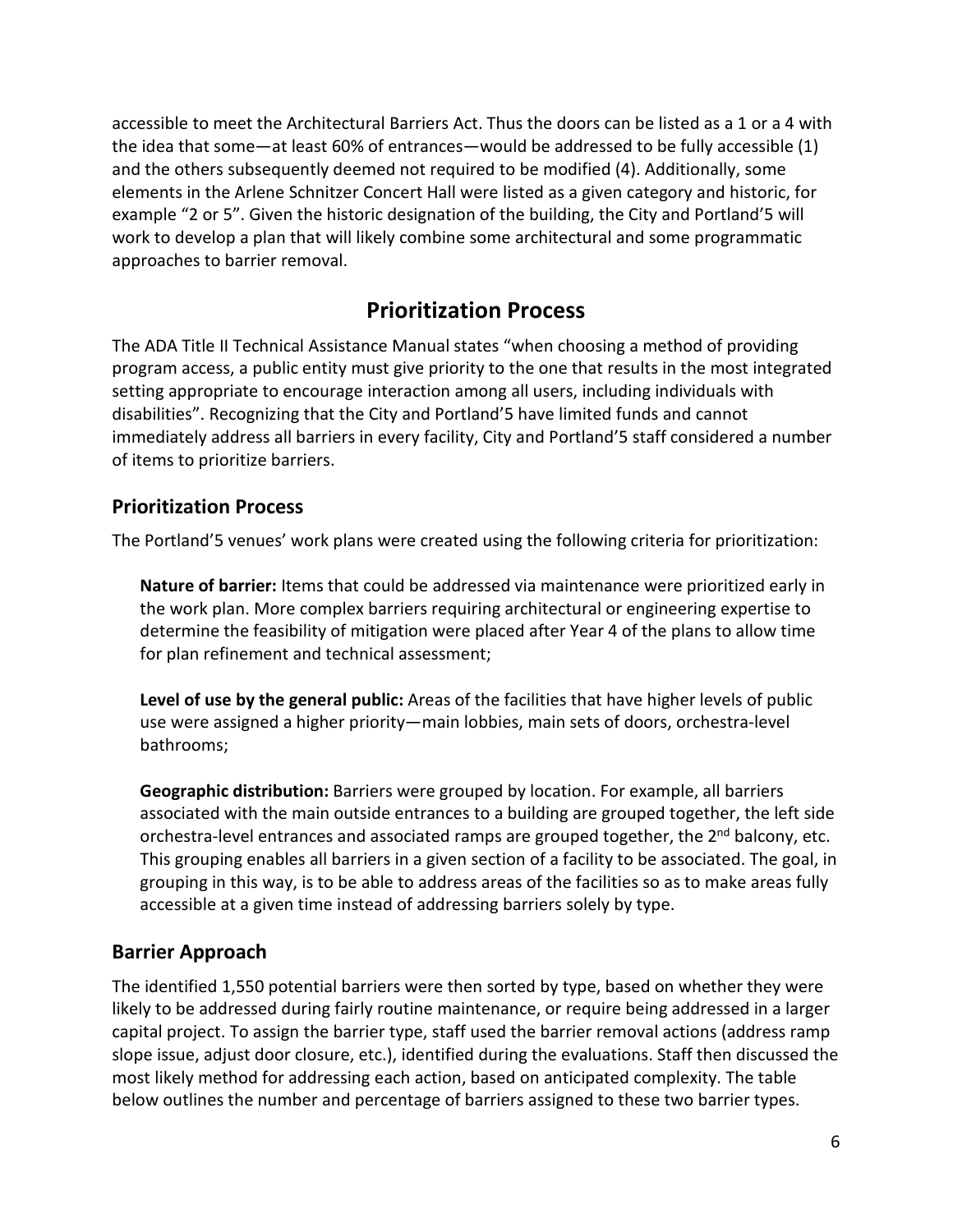#### **Distribution of Barrier Type**

| <b>Barrier Type</b> | <b>Number of Barriers</b> | <b>Percent of Barriers</b> |
|---------------------|---------------------------|----------------------------|
| Maintenance         | 550                       | 35.5%                      |
| Capital             | 1000                      | 64.5%                      |
| <b>Grand Total</b>  | 1550                      | 100.0%                     |

Barriers likely to be addressed via maintenance activities were pulled out of their geographic groupings to be addressed first, in Years 1 & 2 of the work plans.

It is important to remember that developing a precise approach to addressing each individual barrier of the 1,550 barriers will occur as projects move forward, so projects may shift from maintenance to capital (or vice versa) as more details are known.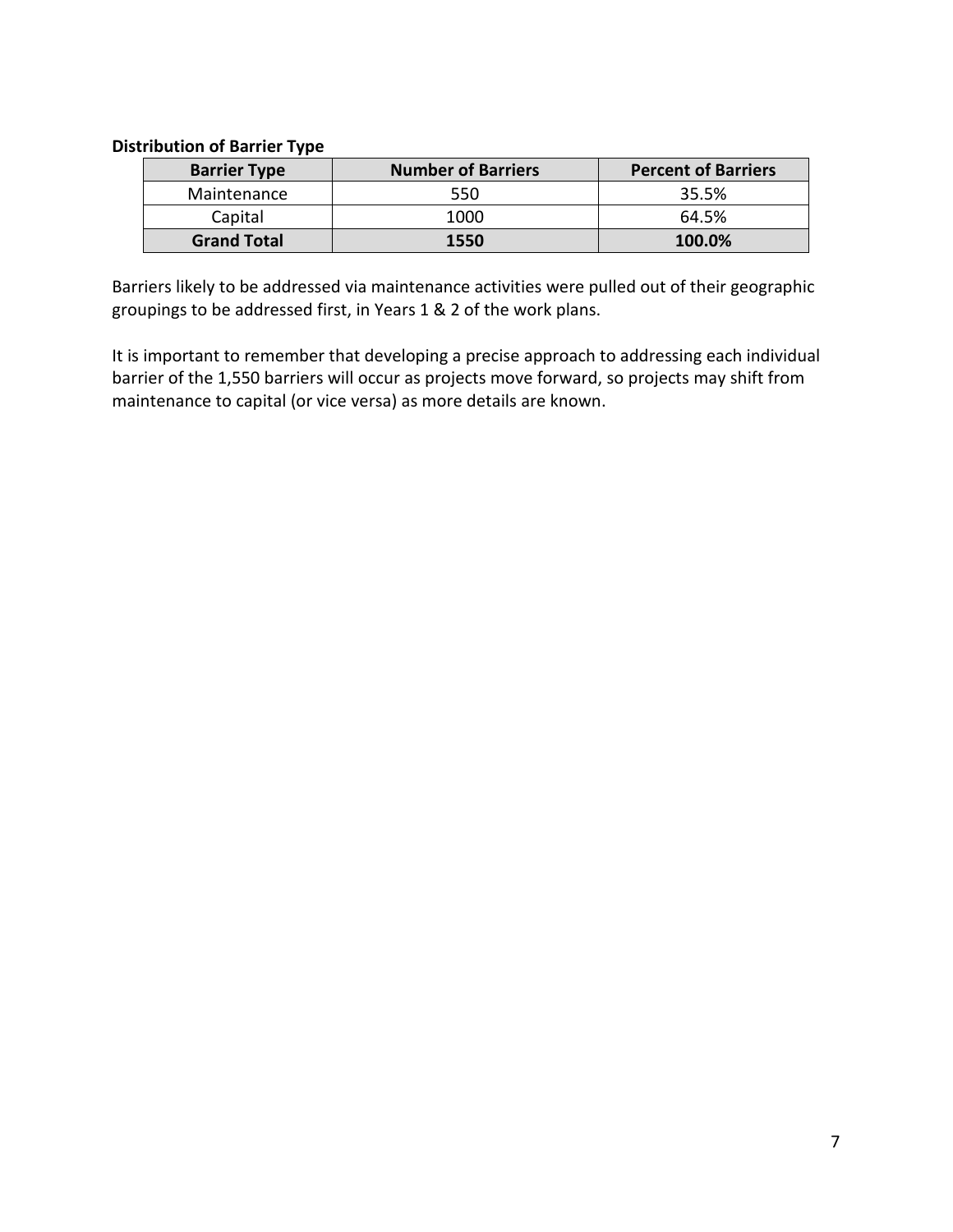# Performing Arts Venues ADA Transition Plan

This supplement to the City's ADA Transition Plan is focused on implementing physical solutions to potential barriers at the Portland'5 venues. However, as individual barrier-removal projects move forward, in some cases there may be programmatic approaches to address specific barriers as an alternative to removal of the physical barrier.

## **Barrier Removal Schedule**

The work plan reflects the ADA requirement that programs, activities, and services drive the development of the Transition Plan schedule. Barriers in the Spectator Venues facilities will be addressed systematically based on the established program priorities listed earlier. It is the intent of Spectator Venues Program to address and remove barriers to accessibility based upon on the immediate necessity of programmatic access, degree of complexity, and overall cost. The Spectator Venues Program and Portland'5 also intend to be opportunistic in pursuing addressing barriers as part of individual project scope development, and to pursue additional funding sources to address more challenging barriers.

The ADA Transition Plan work plan is the required schedule that summarizes when identified accessibility barriers will be removed, pending available resources.

The Performing Arts Venues ADA Transition Plan work plan will represent the following schedule timeline:

Year 1: Fiscal Year 2017/18 Year 2: Fiscal Year 2018/19 Years 3-5: Fiscal Years 2019/20 - 2021/22 Years 6-10, Fiscal Years 2022/23 - 2026/27 Years 11-15: Fiscal Years 2027/28 - 2031/32 Years 16+: Fiscal Years 2032/33+

Staff identified the schedule, or timeline targets for addressing barriers based on whether the barriers were likely maintenance or capital projects, the geographic location, and expected need for architectural/engineering analysis. Barriers were grouped by location, providing that barriers in one part of a facility would be addressed at the same time, enabling one section of the facility to become considerably more accessible in multiple ways.

In general, barriers that staff anticipated could be addressed mostly with existing maintenance resources, were scheduled in Years 1-2. Future known capital improvement projects (door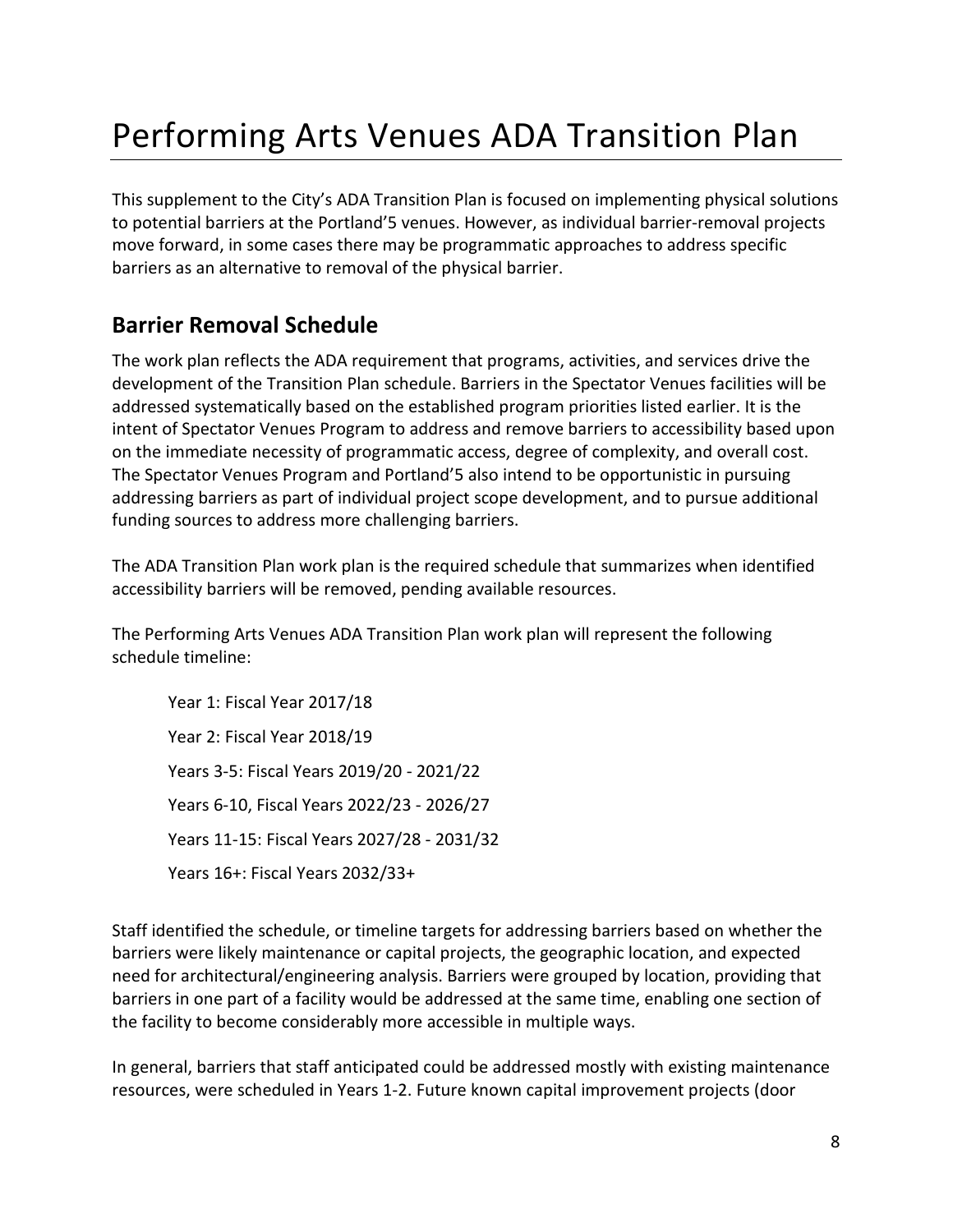upgrades, elevator replacements) were placed in the plan for their proposed future work dates, if known. As new capital projects are scoped, staff will continue to look for opportunities to address barriers in advance of the Transition Plan target schedule.

Additionally, due to the complex nature of many of the identified barriers (slopes of walkways, widths of load bearing walls) City staff anticipates working with consultants to complete a technical refinement effort by Year 4 of the work plans. This refinement process will involve architectural and engineering analysis on the feasibility of certain barrier removals. With this in mind, any barriers requiring architectural or engineering analysis have been placed after Year 4 in the work plans.

#### **Barrier Removal Actions and Project Types**

The work plan includes a summary of barrier removals. The detailed barriers are included in the Facility Reports. The following summary tables are organized to show the general location and types of anticipated barriers to be removed at each assessed venue by fiscal year.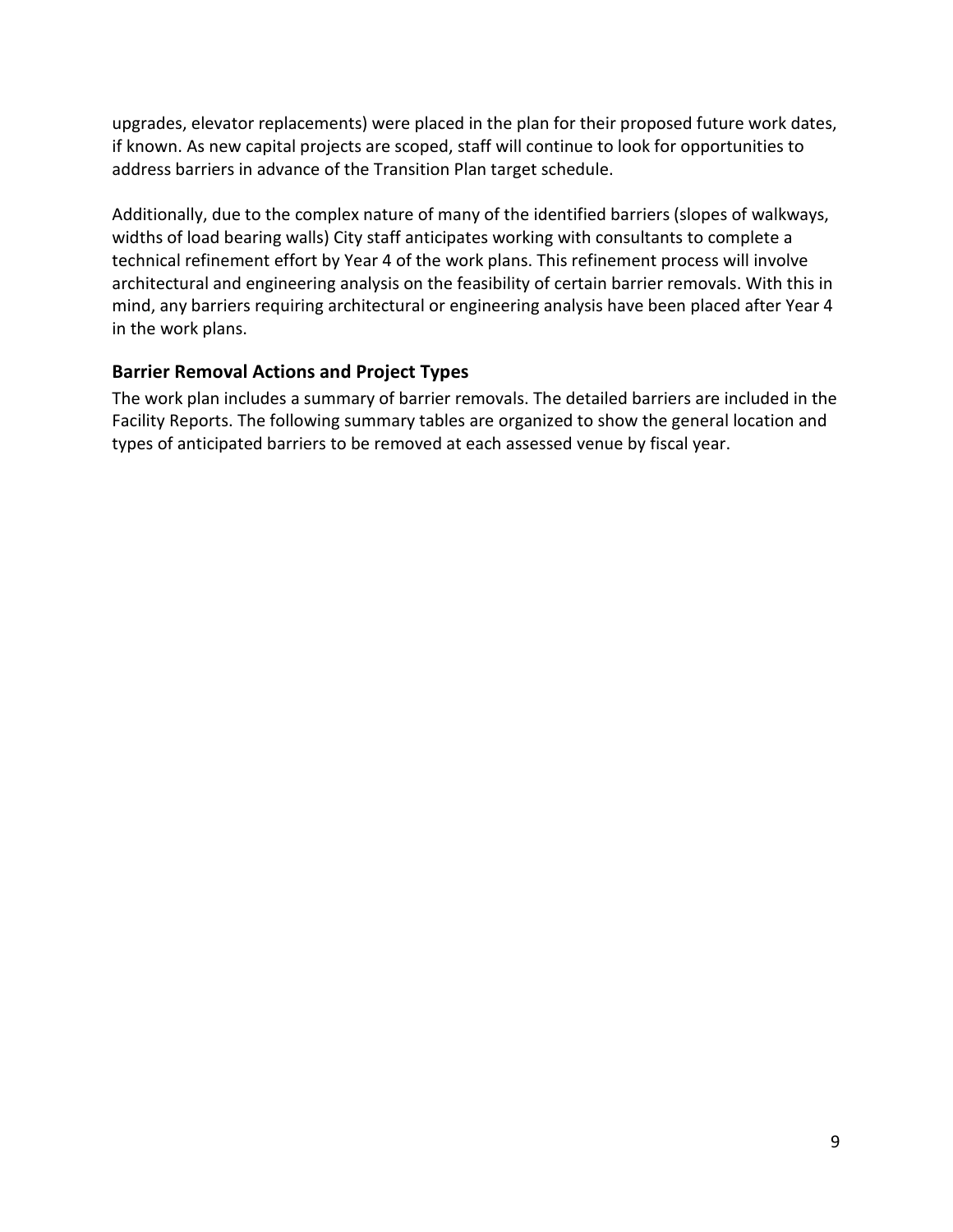| <b>Years 1 &amp; 2</b>                                 | Years 3-5                | Years 6-10            | Years 11+                      |  |  |  |
|--------------------------------------------------------|--------------------------|-----------------------|--------------------------------|--|--|--|
| Fiscal years:                                          | Fiscal Years: 2019/20    | Fiscal Years: 2022/23 | <b>Fiscal Years:</b>           |  |  |  |
| 2017/18-2018/19                                        | $-2021/22$               | $-2026/27$            | $2027/28+$                     |  |  |  |
| Arlene Schnitzer Concert Hall - 410 Potential Barriers |                          |                       |                                |  |  |  |
| <b>Basement</b>                                        |                          |                       |                                |  |  |  |
| Door Closer                                            | <b>Drinking Fountain</b> |                       | Elevators                      |  |  |  |
| Restroom (Maintenance)                                 | Paths of Travel          |                       |                                |  |  |  |
| Signage                                                | Restrooms                |                       |                                |  |  |  |
|                                                        | Hazards                  |                       |                                |  |  |  |
|                                                        |                          |                       |                                |  |  |  |
| Orchestra Level                                        |                          |                       |                                |  |  |  |
| Door Closer                                            |                          | Door/Gate             | Door/Gates                     |  |  |  |
| Signage                                                |                          | Paths of Travel       | Paths of Travel                |  |  |  |
|                                                        |                          | Eating & Vending      | Hazards                        |  |  |  |
|                                                        |                          | Drinking Fountain     |                                |  |  |  |
|                                                        |                          | Hazards               |                                |  |  |  |
| <b>Mezzanine Public Areas</b>                          |                          |                       |                                |  |  |  |
| Door Closer                                            |                          |                       | Eating & Vending               |  |  |  |
| Stairway                                               |                          |                       | Doors/Gates<br>Paths of Travel |  |  |  |
| Signage                                                |                          |                       | Drinking Fountain              |  |  |  |
| Lower Tunnel                                           |                          |                       |                                |  |  |  |
| Door Closer                                            | Doors/Gate               |                       |                                |  |  |  |
| Restroom (Maintenance)                                 | Paths of Travel          |                       |                                |  |  |  |
| Signage                                                | Drinking Fountain        |                       |                                |  |  |  |
|                                                        | Restrooms                |                       |                                |  |  |  |
|                                                        | Hazards                  |                       |                                |  |  |  |
| <b>Upper Tunnel</b>                                    |                          |                       |                                |  |  |  |
| Door Closer                                            |                          |                       | Doors/Gates                    |  |  |  |
| Signage                                                |                          |                       | <b>Drinking Fountain</b>       |  |  |  |
|                                                        |                          |                       | Hazards                        |  |  |  |
|                                                        |                          |                       | Paths of Travel                |  |  |  |
| Balcony                                                |                          |                       |                                |  |  |  |
| Door Closer                                            |                          |                       | Doors/Gates                    |  |  |  |
| Signage                                                |                          |                       | Hazards                        |  |  |  |
|                                                        |                          |                       |                                |  |  |  |
| 128 Total                                              | 61 Total                 | 113 Total             | 108 Total                      |  |  |  |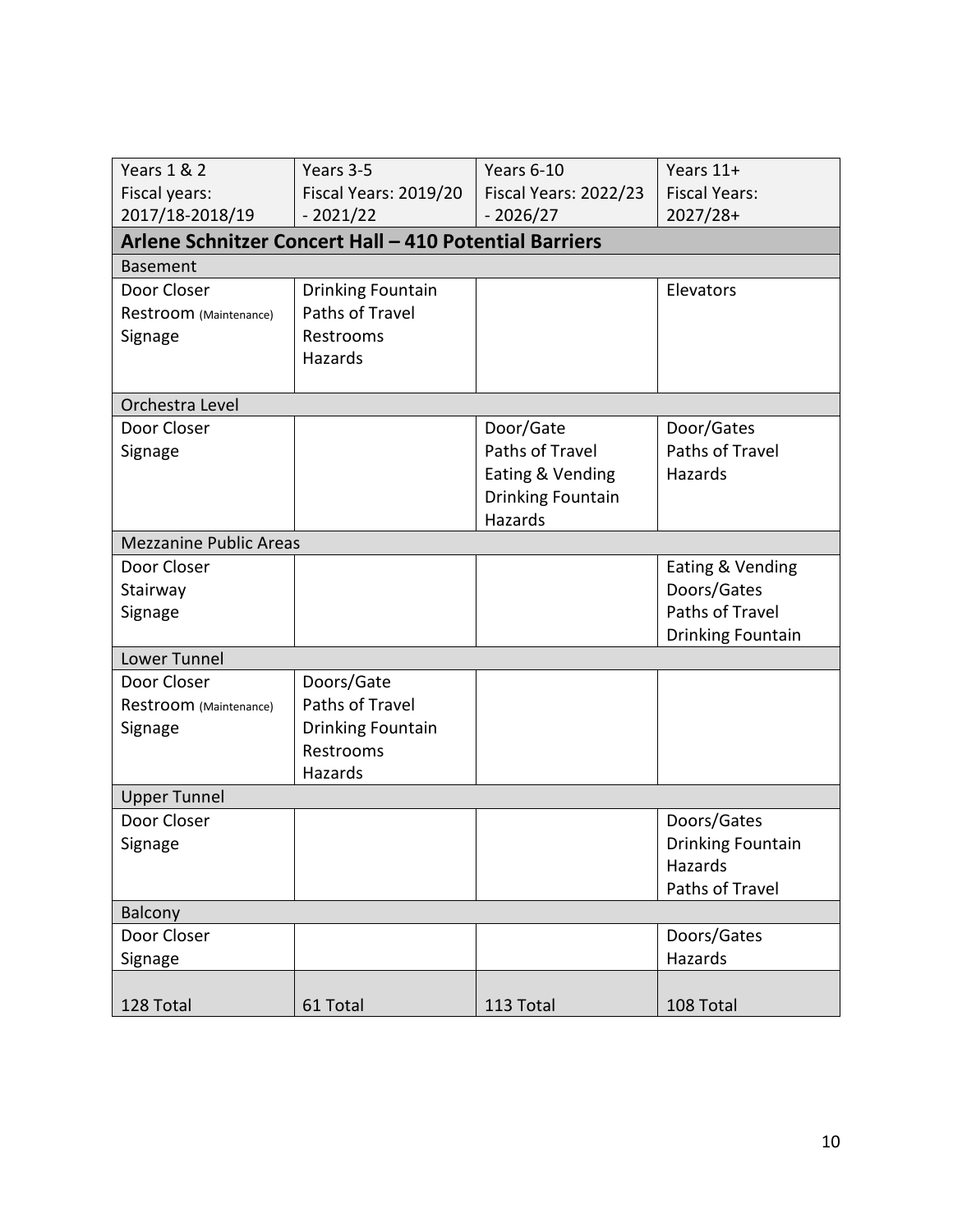| <b>Years 1 &amp; 2</b>                     | Years 3-5                | Years 6-10               | Years 11+                |  |  |
|--------------------------------------------|--------------------------|--------------------------|--------------------------|--|--|
| Fiscal years: 2017/18-                     | Fiscal Years: 2019/20    | Fiscal Years: 2022/23    | <b>Fiscal Years:</b>     |  |  |
| 2018/19                                    | $-2021/22$               | $-2026/27$               | $2027/28+$               |  |  |
| Keller Auditorium - 572 Potential Barriers |                          |                          |                          |  |  |
| Orchestra Level                            |                          |                          |                          |  |  |
| <b>ATM</b>                                 | Doors/Gates              | Seating                  | Eating & Vending         |  |  |
| Door Closer                                | <b>Drinking Fountain</b> | Paths of Travel          | Doors/Gates              |  |  |
| <b>Drinking Fountain</b>                   | Elevators                | Eating & Vending         | Paths of Travel          |  |  |
| Path of Travel                             | Hazards                  | Doors/Gates              |                          |  |  |
| Restroom (Maintenance)                     | Restrooms                | <b>Drinking Fountain</b> |                          |  |  |
| Signage                                    | Controls/Outlets         | Hazards                  |                          |  |  |
| Fire Alarm                                 | Paths of Travel          |                          |                          |  |  |
|                                            |                          |                          |                          |  |  |
| <b>Box Level</b>                           |                          |                          |                          |  |  |
| Door Closer                                |                          |                          | Doors/Gates              |  |  |
| Signage                                    |                          |                          | Paths of Travel          |  |  |
|                                            |                          |                          | Drinking Fountain        |  |  |
|                                            |                          |                          | Hazards                  |  |  |
|                                            |                          |                          | Controls/Outlets         |  |  |
|                                            |                          |                          |                          |  |  |
| 1 <sup>st</sup> Balcony                    |                          |                          |                          |  |  |
| Door Closer                                | Doors/Gates              |                          | Eating & Vending         |  |  |
| Restroom (Maintenance)                     | Paths of Travel          |                          | Doors/Gates              |  |  |
| Signage                                    | Hazard                   |                          | <b>Drinking Fountain</b> |  |  |
|                                            | Restrooms                |                          | Hazards                  |  |  |
|                                            |                          |                          |                          |  |  |
| 2 <sup>nd</sup> Balcony                    |                          |                          |                          |  |  |
| Door Closer                                |                          |                          | Eating & Vending         |  |  |
| Restroom (Maintenance)                     |                          |                          | Doors/Gates              |  |  |
| Signage                                    |                          |                          | <b>Drinking Fountain</b> |  |  |
| Fire Alarm                                 |                          |                          | Hazards                  |  |  |
|                                            |                          |                          | Restrooms                |  |  |
|                                            |                          |                          | Controls/Outlets         |  |  |
|                                            |                          |                          | Paths of Travel          |  |  |
|                                            |                          |                          |                          |  |  |
| 215 Total                                  | 84 Total                 | 102 Total                | 171 Total                |  |  |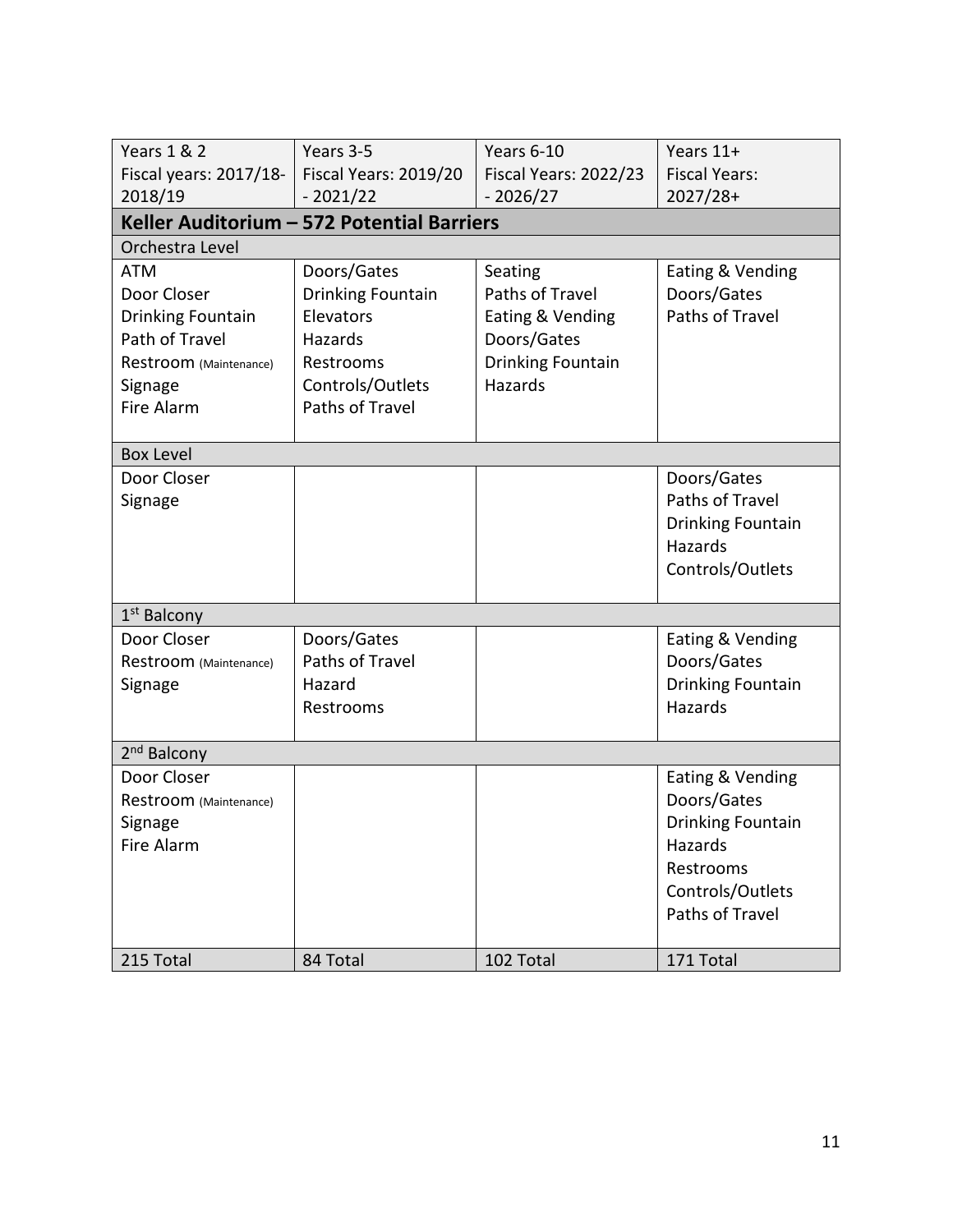| <b>Years 1 &amp; 2</b>                                    | Years 3-5                                         | Years 6-10            | Years 11+                |  |  |
|-----------------------------------------------------------|---------------------------------------------------|-----------------------|--------------------------|--|--|
| Fiscal years: 2017/18-                                    | Fiscal Years: 2019/20                             | Fiscal Years: 2022/23 | <b>Fiscal Years:</b>     |  |  |
| 2018/19                                                   | $-2021/22$                                        | $-2026/27$            | $2027/28+$               |  |  |
| <b>Antoinette Hatfield Hall - 568 Potential Barriers</b>  |                                                   |                       |                          |  |  |
| Floor 1 Main Entrance Lobby                               |                                                   |                       |                          |  |  |
| Door Closer                                               | Doors/Gates                                       | Eating & Vending      | Eating & Vending         |  |  |
| Signage                                                   | Paths of Travel                                   | Elevators             | Drinking Fountain        |  |  |
| Restroom (Maintenance)                                    | Hazards                                           |                       | Doors/Gates              |  |  |
| Eating & Vending                                          | Restrooms                                         |                       | Paths of Travel          |  |  |
| <b>ATM</b>                                                |                                                   |                       | Controls/Outlets         |  |  |
| Winningstad Theater All Floors                            |                                                   |                       |                          |  |  |
| Door Closer                                               |                                                   |                       |                          |  |  |
| Drinking Fountain                                         |                                                   |                       |                          |  |  |
| Signage                                                   |                                                   |                       |                          |  |  |
| Paths of Travel                                           |                                                   |                       |                          |  |  |
| Seating                                                   |                                                   |                       |                          |  |  |
| Floor 2 Lobby - Newmark Orchestra Level                   |                                                   |                       |                          |  |  |
| Door Closer                                               | Doors/Gates                                       | Drinking Fountain     | Doors/Gates              |  |  |
| Signage                                                   | Paths of Travel                                   | Eating & Vending      | Paths of Travel          |  |  |
| Fire Alarm                                                | Hazards                                           | Hazard                |                          |  |  |
| Paths of Travel                                           | Restrooms                                         |                       |                          |  |  |
| Restroom (Maintenance)                                    |                                                   |                       |                          |  |  |
| Seating                                                   |                                                   |                       |                          |  |  |
| Floor 3 - Newmark Balcony                                 |                                                   |                       |                          |  |  |
| Door Closer                                               | <b>ADA Restroom</b>                               |                       | Doors/Gates              |  |  |
| Signage                                                   |                                                   |                       | Drinking Fountain        |  |  |
| Eating & Vending                                          |                                                   |                       | Hazards                  |  |  |
| Restroom (Maintenance)                                    |                                                   |                       | Restrooms                |  |  |
|                                                           |                                                   |                       | Paths of Travel          |  |  |
|                                                           | Floor 4 - Newmark Upper Balcony & Brunish Theater |                       |                          |  |  |
| Door Closer                                               | <b>ADA Restroom</b>                               |                       | Doors/Gates              |  |  |
| Signage                                                   |                                                   |                       | <b>Drinking Fountain</b> |  |  |
| Eating & Vending                                          |                                                   |                       | Eating & Vending         |  |  |
| Restroom (Maintenance)                                    |                                                   |                       | Hazards                  |  |  |
| <b>Fire Alarms</b>                                        |                                                   |                       | Restrooms                |  |  |
| Floor 5 - Portland'5 Offices & Ground Level Rear Entrance |                                                   |                       |                          |  |  |
| Door Closer                                               |                                                   |                       | Doors/Gates              |  |  |
| Signage                                                   |                                                   |                       | Controls/Outlets         |  |  |
| Restroom (Maintenance)                                    |                                                   |                       | Hazards                  |  |  |
|                                                           |                                                   |                       | Restrooms                |  |  |
| 207 Total                                                 | 125 Total                                         | 17 Total (Elevators)  | 219 Total                |  |  |